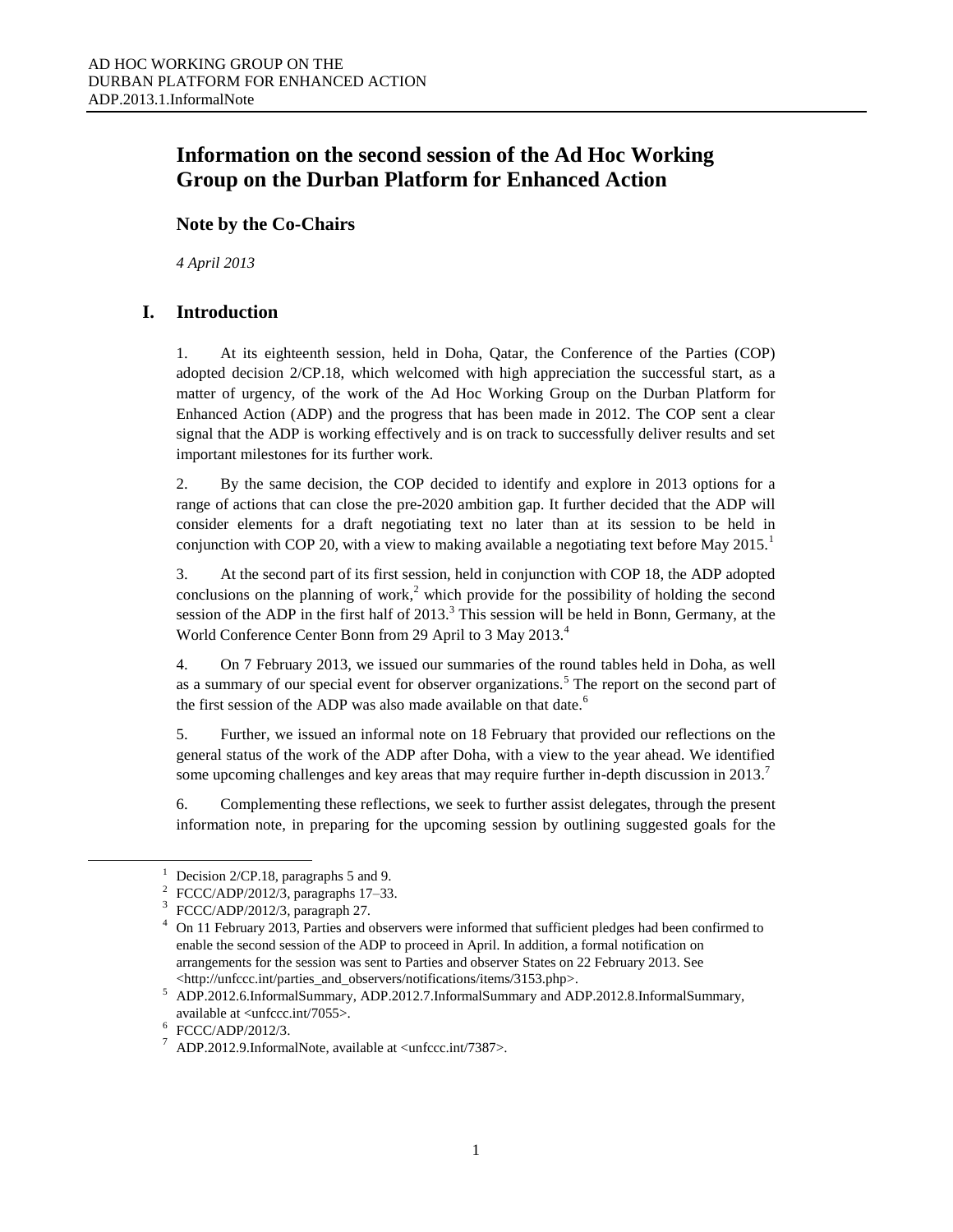session, sharing our ideas and proposals on how to organize the work of the ADP and providing possible focus questions for the workshops and round tables under workstreams 1 and 2. We have endeavoured to draw upon the views submitted by Parties and will make adjustments to the approach to the session in the light of pre-sessional consultations.

#### **II. Goals for the April session**

7. In its conclusions adopted in Doha, the ADP invited Parties and accredited observer organizations to provide information, views and proposals on matters related to the work of the ADP by 1 March  $2013$ .<sup>8</sup> We are pleased to acknowledge that many submissions have been received, which will help to guide us in planning the work of the session.<sup>9</sup>

8. As decided in Doha, the ADP will need to move to a more focused mode of work during  $2013<sup>10</sup>$  We hope that, in April, Parties will intensify their engagement with each other and seek to ensure that they take the work of the ADP to the next stage. Parties have agreed to a challenging work plan for 2013 and beyond and will therefore need to make maximum use of each session. A goal for the April session would be for the ADP to build on the broad, conceptual and scoping discussions carried out in 2012, and engage in more specific and detailed work on the core elements of the 2015 agreement and a practical and results-orientated approach to increasing pre-2020 ambition.

#### **III. Organizing the work of the session**

9. The ADP will open its second session on Monday, 29 April 2013 with a plenary meeting. We propose to follow the agenda agreed in 2012 and continue conducting the work through the two workstreams initiated by that agenda (workstream 1 on the 2015 agreement and workstream 2 on pre-2020 ambition), dedicating similar time to both.<sup>11</sup>

10. In the light of the ADP conclusions adopted in Doha, the organization of work at the April session will include workshops and round tables, which will be crucial to advance the work as agreed in Doha. Workshops provide an opportunity for the direct engagement of experts and stakeholders to help Parties to advance their thinking. Round tables provide a forum for interactive conversation among Parties on specific issues that would follow up and complement the workshops, going into the matters being addressed in more depth.

11. For workstream 1 we have made arrangements for a workshop on the scope, structure and design of the 2015 agreement, which would encompass all four aspects of the ADP conclusions.<sup>12</sup> The workshop would be followed by round-table discussions in which Parties would seek to advance and refine issues raised by the workshop with respect to specific subject areas, namely mitigation, adaptation, means of implementation, and transparency of action and support.

l

<sup>8</sup> FCCC/ADP/2012/3, paragraphs 29 and 31.

The submissions are available at  $\langle$ unfccc.int/7398 $>$ .

FCCC/ADP/2012/3, paragraph 24.

 $11$  FCCC/ADP/2012/3, paragraphs 28 and 30.

 $12$  FCCC/ADP/2012/3, paragraph 29(a-d).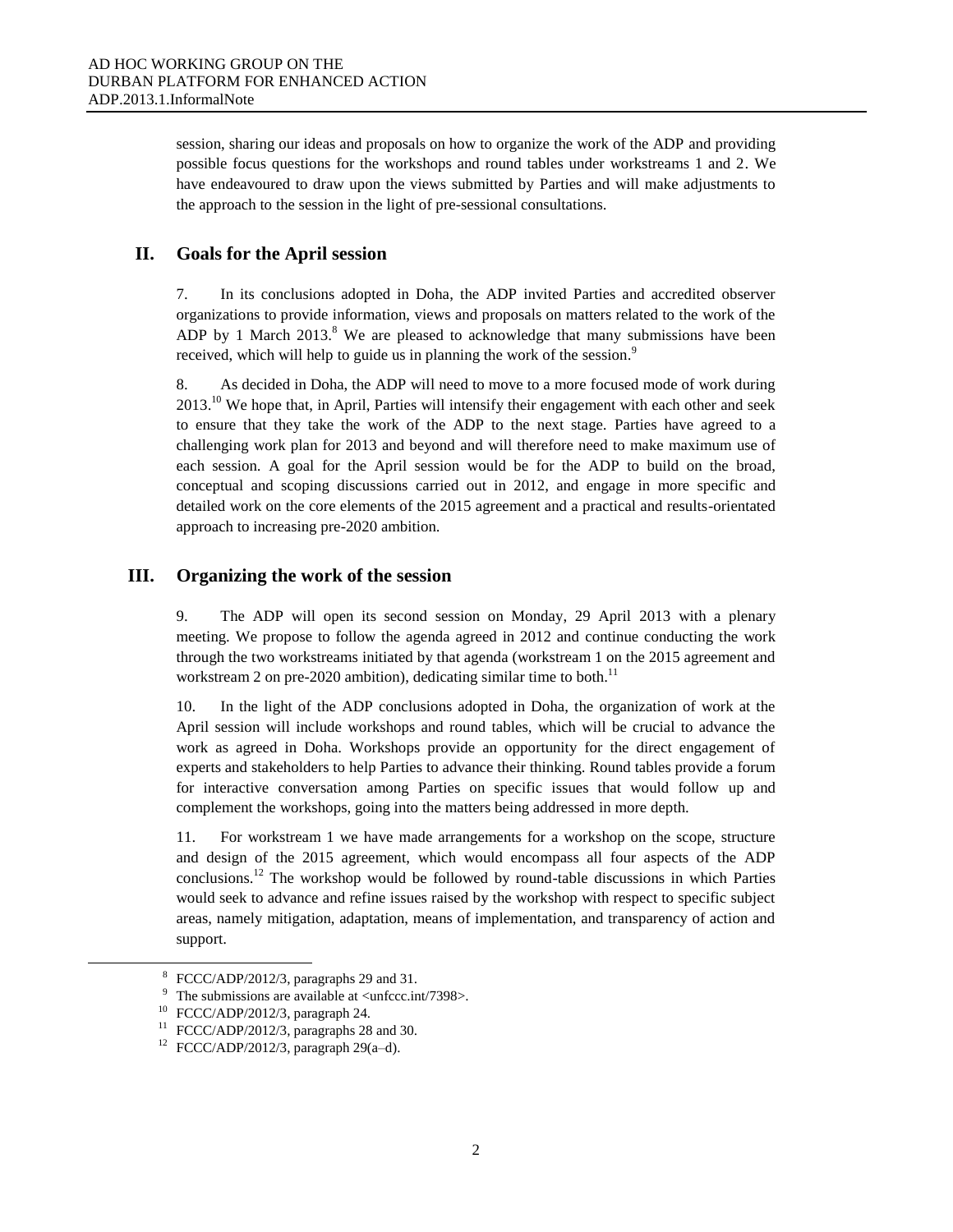12. For workstream 2 we have made arrangements for two workshops focusing on increasing ambition in two areas: low-emission development opportunities, and opportunities for mitigation and adaptation related to land use. In addition, round-table discussions will be held on catalysing action and on building a practical and results-orientated approach to increasing pre-2020 ambition.

13. As Parties requested in the Doha conclusions, we have provided possible questions to focus and facilitate the workshop and round-table discussions under both workstreams (contained in the annex to this note). We may provide more specific questions prior to and during the session.

14. In the light of the ADP conclusions in Doha to move to a more focused form of work in 2013, we propose the establishment of a contact group, to be co-chaired by us, to address organizational matters and to prepare, as needed, conclusions or draft decisions, or elements thereof. The two workstreams will, of course, continue to be kept distinct and the approach to the work tailored to the specific needs of each workstream. We believe that this would give a more structured approach to the work, which could be initiated during the April session and be built upon in June.

15. Given that the April session consists of only five days and in the light of the proximity of the June meeting of the ADP  $(3-14)$  June in conjunction with the sessions of the subsidiary bodies), we propose to suspend the session on 3 May and resume it in June. We hope that this approach will allow Parties to move straight into more substantive work in June based on the deliberations of the ADP in 2012 as well as those at the April session.

16. The April session will provide an opportunity for the ADP to be informed of relevant work being undertaken by other bodies under the Convention. We have therefore invited the Chairs of the Subsidiary Body for Scientific and Technological Advice and the Subsidiary Body for Implementation to brief the ADP in a plenary meeting on the relevant work of those bodies.

17. As stated in Doha, we will continue to actively engage with observers in 2013. For the April session, we intend to convene a special event with observers to seek their views, which will contribute to the substantive discussions under the ADP. We will endeavour to provide for virtual participation so that observers unable to attend in person have the opportunity to participate. We will make available further information on the event in advance of the April session on the UNFCCC website.

18. We are confident that these arrangements will help the ADP to move into the next stage of its work.